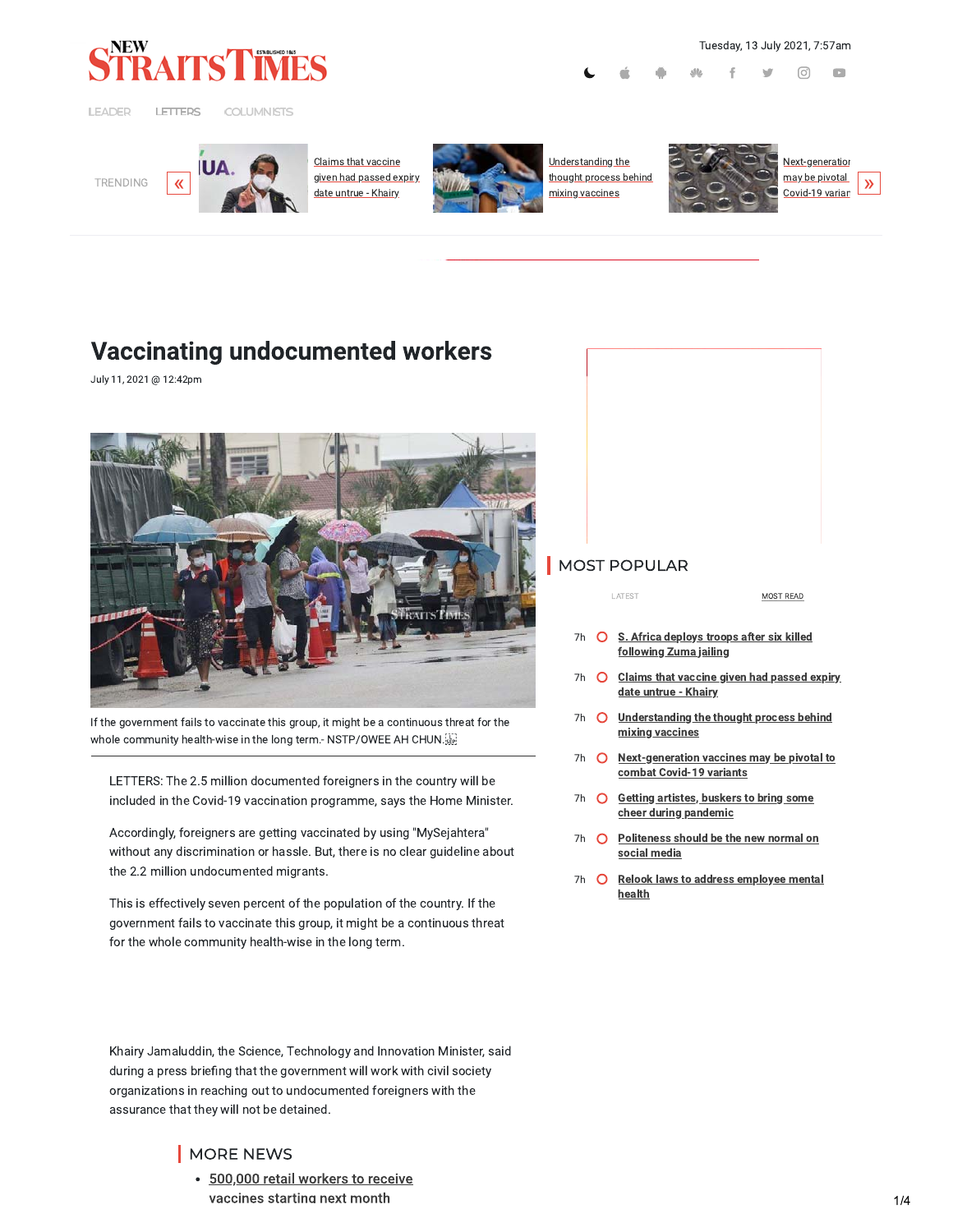- 400 industry workers to receive vaccine jab at PICC PPVIN today
- Vaccine protects us from severe diease, say Covid-19 survivors
- Khairy: We need to vaccinate everyone in Malaysia

They can come forward freely. However, based on the various media reports, the authorities had increased their operation to detain undocumented workers and this is why they are in hiding.

This is making it difficult to vaccinate all of them. Another issue is, if you allow undocumented workers to register with "MySejahtera", they have to use their passport number and at the time of vaccination they have to bring their passport.

I'm sure many of them do not have passports. Perhaps, the government can stop detaining undocumented workers and work with civil society and international organisations to help vaccinate them.

Another alternative is to request to the origin country to vaccinate their undocumented workers though their embassies.

We have to remember that vaccination is a must for each and everyone to secure our community. No one is safe until everyone is safe.

#### DR MD ZAHIDUL ISLAM

Assistant Professor, Ahmad Ibrahim Kulliyyah of Laws, International **Islamic University Malaysia** 

The views expressed in this article are the author's own and do not necessarily reflect those of the New Straits Times

# RELATED VIDEOS



### **VACCINE**



**COLUMNISTS** 8 hours ago Understanding the thought process behind mixing vaccines



#Showbiz: Rita Rudaini slammed for questioning the need for elderly to get vaccinated



NATION Jul 12, 2021 @ 12:14pm Sabah construction industry to start Covid-19 vaccination

LETTERS Jul 11. 2021 @ 12:42pm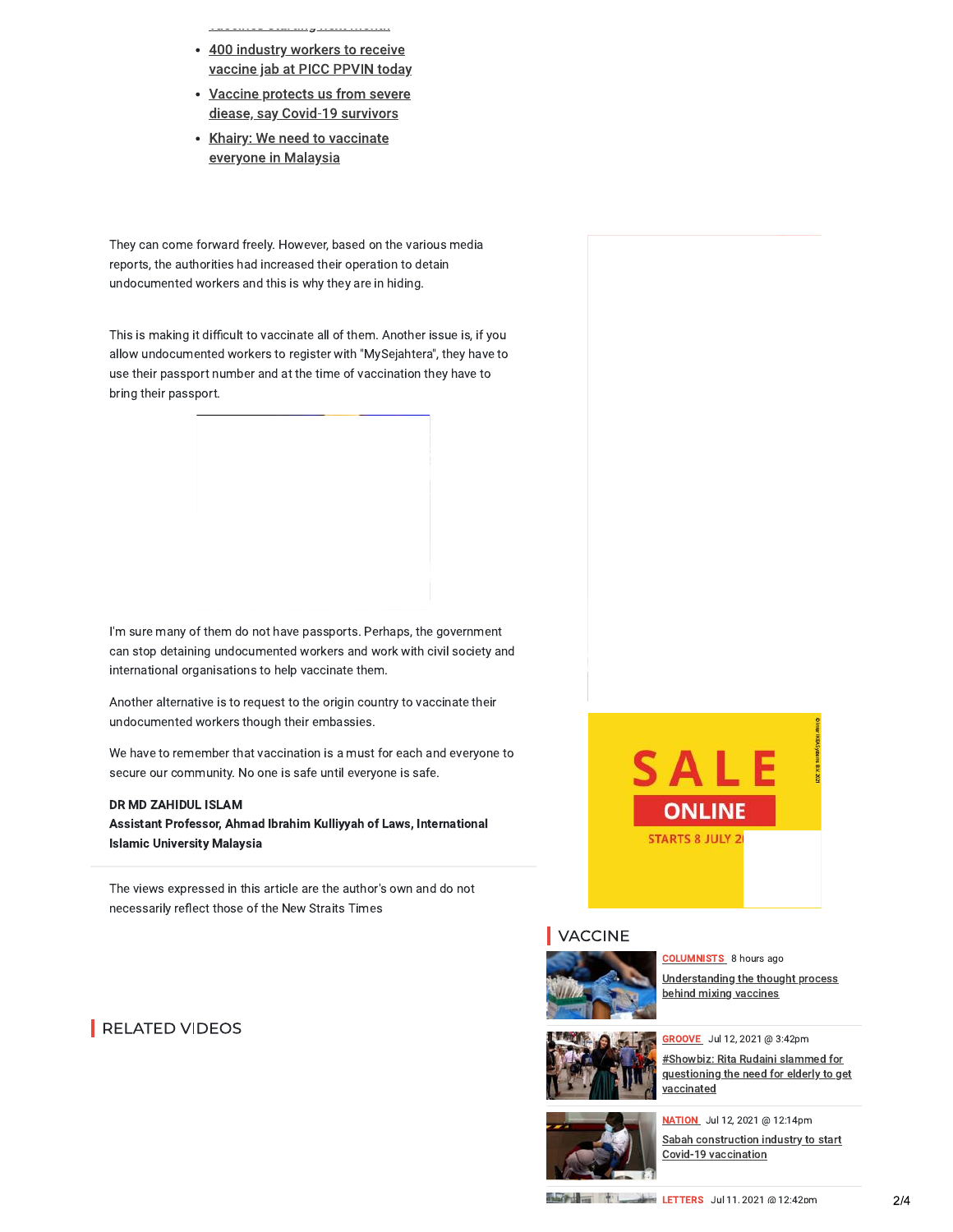

Vaccinating undocumented workers

والمهما الماداني والمعمارة والمعا



NATION Jul 11, 2021 @ 12:01pm 324,745 doses of Covid-19 vaccines administered yesterday

**NATION** Jul 10, 2021 @ 2:01pm Covid-19 vaccination prepares Kinabalu mountain guides to receive tourists



# ACROSS NEW STRAITS TIMES



**NATION** 8 hours ago Claims that vaccine given had passed expiry date untrue - Khairy



**NATION** 11 hours ago **EMCO** at 8 locations end today



**NATION** 12 hours ago 16 new clusters, half involving community



NATION Jul 12, 2021 @ 9:30am 'Pedra Branca is not an island'



NATION Jul 11, 2021 @ 3:53pm Forestry Dept clears 15,000 durian trees in Raub, operation almost complete

### **STORIES FROM SAYS**

Jul 12, 2021 @ 7:30pm

**UM Student Union Pleads For MOHE To** Take Burnout Seriously After Death Of 2 **Students** 



Order Gorgeous Swiss Rolls For Afternoon Tea From These 12 Talented **Malaysian Home Bakers** 

13 hours ago



#### Jul 12, 2021 @ 7:23pm

US, Dutch & German Commerce Groups Warn That MNCs Might Leave Malaysia If Bad SOPs Persist

#### Jul 12, 2021 @ 6:03pm

Lamborghini Driver Parks Over White Line But Scolds Car Next To It For **Parking Badly** 

# RELATED ARTICLES

NATION Jun 8, 2021 @ 6:34pm Encourage workers to be vaccinated, employers told NATION Jul 4, 2021 @ 11:53am **Make vaccination for distribution** and retail sector workers a priority, urges KPDNHEP

NATION Jun 8, 2021 @ 1:59pm

Think tank urges govt to stop

detaining undocumented migrants

LETTERS Jun 27, 2021 @ 2:52pm Ways to get the vaccine-hesitant **Malaysians vaccinated** 

**Vew Straits Times** 

**Billionaire Cowboy Owner** 

Sponsored | Mansion Global

Yacht

Pays \$250m For New Super



**Plastic Surgery in Singapore** 'Pedra Branca is not an island' | New Straits Times - Prices in 2021 Might **Surprise You!** 



'Datuk' who allegedly received bribes from 'Tan Sri' to face over 100 charg... New Straits Times



**Retirement Villages Near** Kuala Lumpur Might Have **Seniors Packing Their Bags** Sponsored | Senior Living | Spon.



10 per cent of population fully vaccinated - Khairy | **New Straits Times** New Straits Times